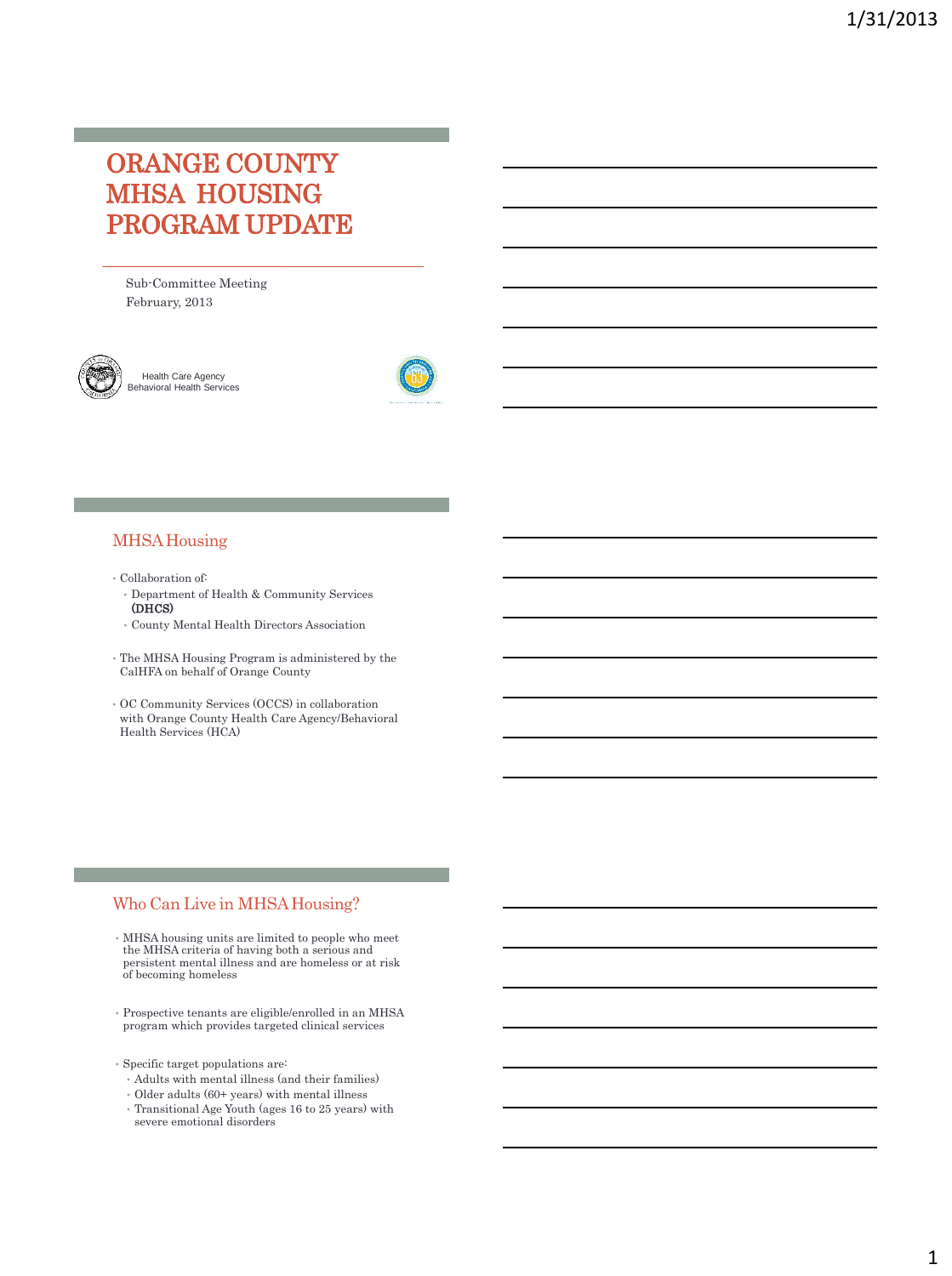#### Service Partnerships in MHSA Housing

- MHSA housing projects are linked with service providers. MHSA housing tenants are eligible/ enrolled in MHSA programs and services.
- Service providers are located throughout the County.
- Tenants receive case management and supportive services from a designated service provider.
- HCA backs commitment to provide services to tenants for the term of the loan,
- A tenant's participation in services may not be a condition of occupancy; tenants can "graduate" from services.

#### Supportive services

- Examples of the types of supportive services that can be provided are:
- case management
- psychiatry services
- education/vocational services
- substance abuse counseling
- transportation
- money management
- entitlement programs assistance
- medical care
- independent living skills training
- counseling (individual/group)

### Resident Services Background: Where We've Been

- In the first MHSA Housing projects the lead provider (FSP) was the sole provider. Only FSP providers' members were admitted as residents.
- Several people who moved in from other programs transferred to the lead FSP Program.
- Clinical services requirements to the project obligated FSP staff to devote time onsite regardless of participant recovery needs.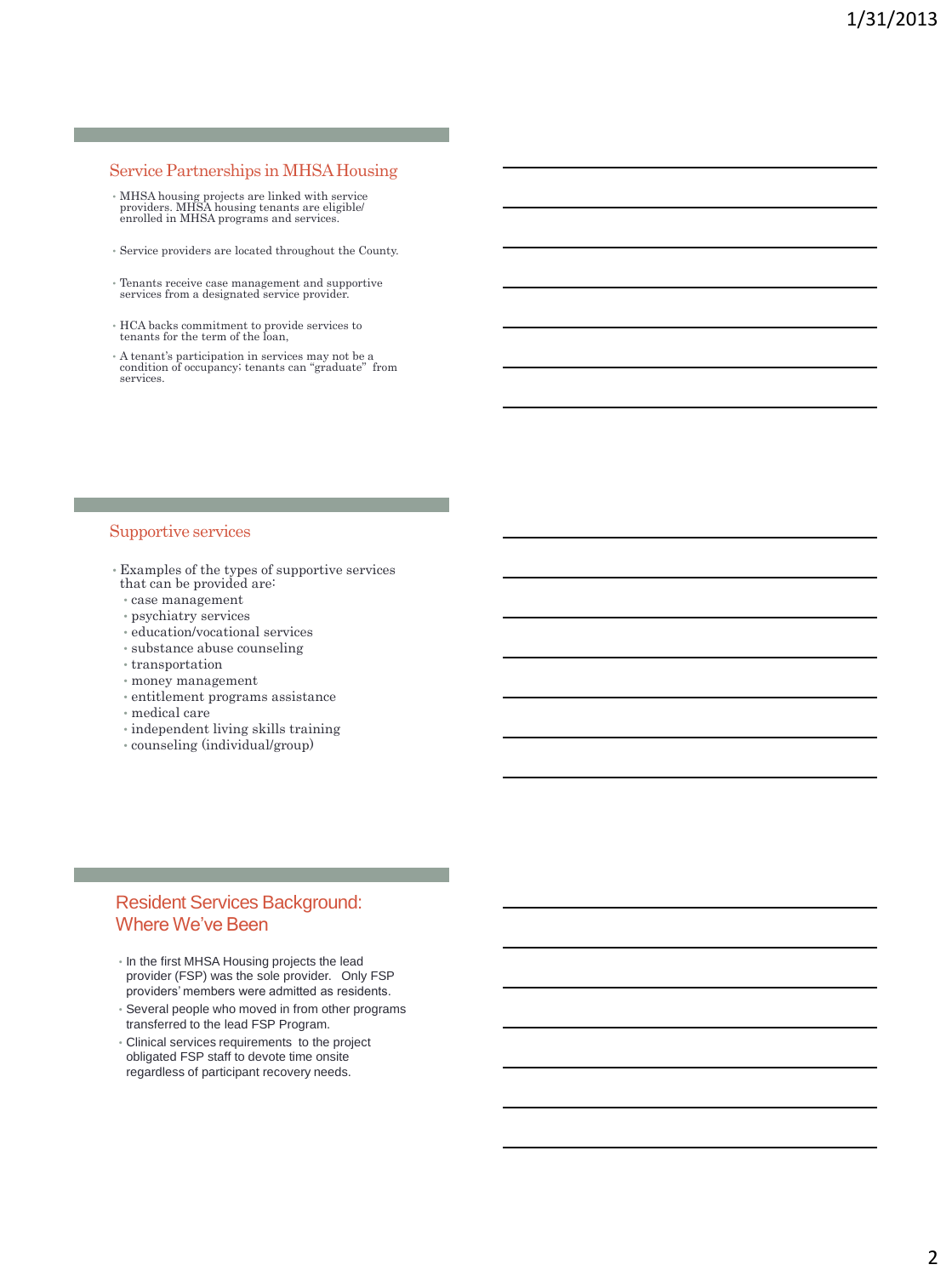### MHSA Housing Program Services: The Goals for 2013

- Continue to create collaborative partnerships with developers to complete development of at least 185 units of housing for MHSA-eligible adult, older adult, and TAY tenants.
- Provide services that meet the needs of the residents based on the Recovery model which emphasize participant choice.
- In addition to clinical services by the assigned providers,<br>provide professional services onsite on a regularly<br>scheduled basis to both enhance services for tenants and<br>to provide developers a daily and reliable contact fo routine matters as well as emergencies.
- Create more housing choice by eventually offering all MHSA-eligible clients the option to live at any MHSA Housing site. Onsite staff will provide a coordination of services function.

# MHSA Housing Program Goals

- MHSA tenants provided more choice in projects as more come on line, resulting in sites having tenants from multiple providers with one Lead Provider per site.
- Flexibility for primary service providers and tenants regarding hours dedicated to each tenant based on assessed need and location of service delivery.
- Provide a reliable contact for developers and property managers, available for administrative, referral, and clinical services as needed.

### Resident Services Coordination: Going Forward

- MHSA Resident Service Coordinators (RSCs) who are licensed or license eligible but not the assigned clinician will be available onsite (approximately one hour per MHSA resident per week) to provide additional clinical and administrative services to residents and onsite personnel.
- MHSA-RSCs will enhance and complement Lead Provider's ability to ensure successful housing outcomes.
- MHSA-RSCs may serve more than one project and will operate as a team with the ability to cover for one another in times of need.